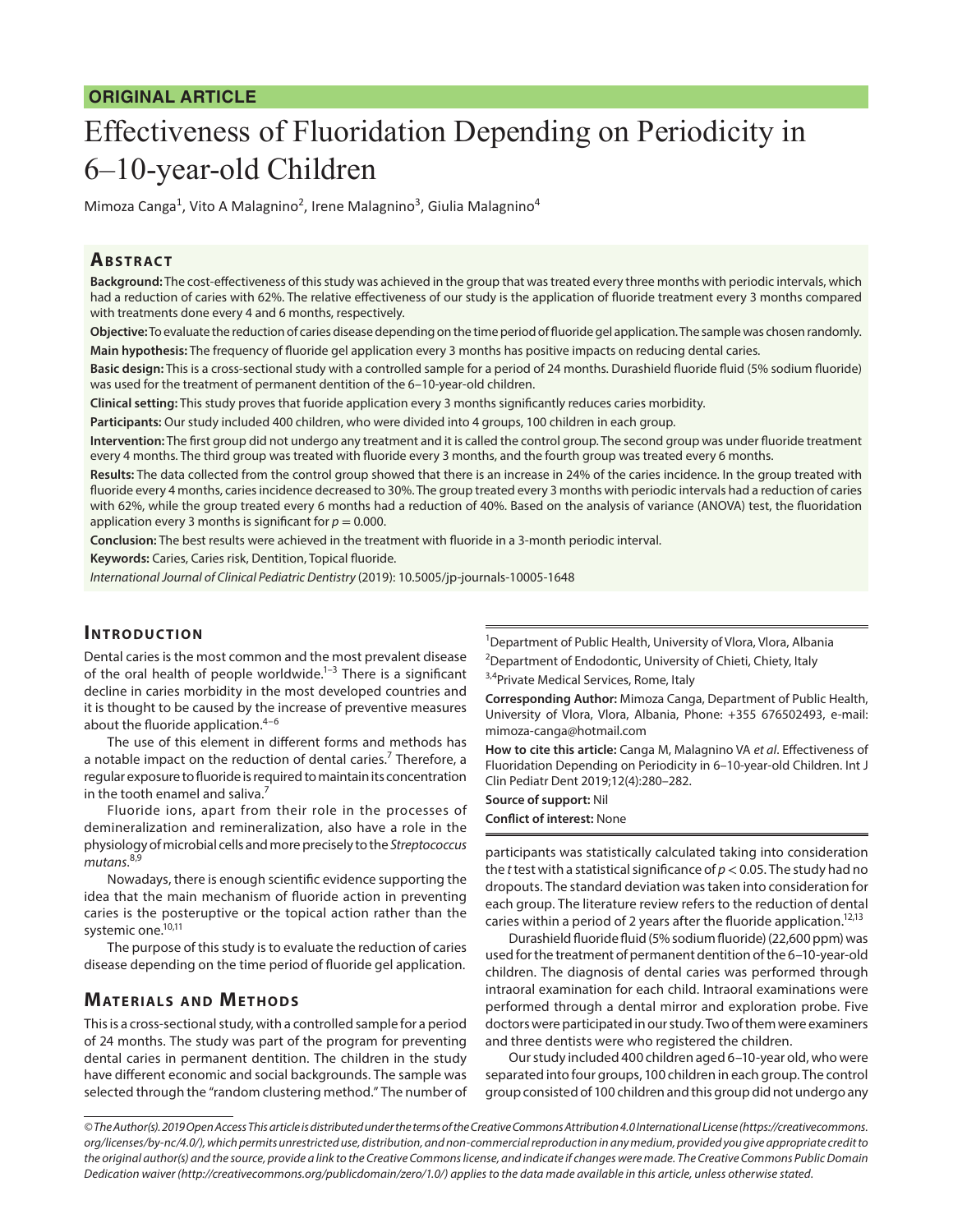treatment. After 24 months, the control group was checked to see the progression of the caries process. The second group consisted of 100 children who were under the fluoride prophylactic protocol every 4 months, the third group was treated with fluoride every 3 months, and the fourth group was treated every 6 months.

Based on the Declaration of Helsinki issued by the World Medical Association, our research, which was on human participants, was clearly formulated in experimental protocols. In our study, we anticipated the benefits and the potential risks to our sample and after that we took the consent of children's parents.

#### **Study Design**

This descriptive and analytical research was designed as a crosssectional study. There were 400 children selected as the sample of this study with a confidence interval  $= 0.95$ . The sampling method was a combination of simple randomization and clustering. Totally, 4 clusters with 100 children each were formed in order to see the effect of fluoridation periodicity. The sample was not kept under hospital observation. The treatment with fluoride was done in a dental clinic and after that the children were free to go. As we mentioned, the participants were selected through simple randomization and were invited to take part in the research. The inclusion criteria were in the age range of 6–10-year old. Informed written consent was obtained from all parents of the participants. This study was approved by the University of Vlora, Albania.

#### **Statistical Analysis**

Statistical analysis was performed using IBM SPSS Statistics 23.0. Data were analyzed by one-sample *t* tests. The significance level (*α*) was set at 0.001–0.05, with a confidence interval (CI) of 95%, whereas *p* value and ANOVA are used to compare independent samples.

#### **RESULTS**

The data collected from the control group showed that there is a 24% increase of the caries incidence and the number of children with caries increased from 40 to 64 children. In the group treated with fluoride every four months, caries incidence decreased with 30%, the group treated every three months periodic intervals had a reduction of caries with 62%, while the group treated every 6 months had a reduction of 40%.

The data show that the group treated with fluoride within a three-month periodicity has higher remineralization compared to the group treated with fluoride in 4- and 6-month periodicity. There were 80 children with caries initially vs 100 children in the group treated every three months; 60 children have full signs of improvement in remineralization and the number of children with caries declines with 20 children. We see that in the group of children treated every four months in the end of the treatment, there were 25 children with caries and 25 children that have started the process of remineralization. We notice that the treatment with fluoride gel every six months is positive and reduces the number of children with caries from 60 to 40 children. Based on the results, the most significant correlation was the fluoride application within 3-month periodicity (Table 1).

The results of Table 2 show the difference between the means of the groups, standard deviation, and confidence interval according to the treatment periodicity. The difference between means are due to the treatments done every 3, 4, and 6 months, which were controlled by the examiners.

To evaluate the effectiveness of fluoride gel application, we took as a reference the *t* test. According to it, the value obtained was

**Table 1:** Correlation of fluoride application and dental caries reduction every 3, 4, and 6 months

|                          |         | 3 months   | 4 months   | 6 months   | F      |  |  |
|--------------------------|---------|------------|------------|------------|--------|--|--|
| 3 months                 | Pearson | $-0.973**$ | $0.998*$   | $0.954*$   | 122.72 |  |  |
|                          | Sign    | 0.000      | 0.042      | 0.012      |        |  |  |
|                          | N       | 9          | 3          | 5          |        |  |  |
| 4 months                 | Pearson | $0.998*$   | $-0.989**$ | 0.962      | 227.66 |  |  |
|                          | Sign    | 0.042      | 0.000      | 0.172      |        |  |  |
|                          | N       | 3          | 7          | 3          |        |  |  |
| 6 months                 | Pearson | $0.954*$   | 0.962      | $-0.994**$ | 251.71 |  |  |
|                          | Sign    | 0.012      | 0.175      | 0.001      |        |  |  |
|                          | N       | 5          | 3          | 5          |        |  |  |
| *Significant correlation |         |            |            |            |        |  |  |

\*\*Strong correlation

**Table 2:** Difference between the means of the groups, SD and CI, according to periodicity

|                                                          | Mean SD t |  | Sign. Cl 95% |
|----------------------------------------------------------|-----------|--|--------------|
| Caries after 3 months 55.67 22.760 7.33 0.000 38.1–73.11 |           |  |              |
| Caries after 4 months 39.14 9.281 11.15 0.000 30.5-47.78 |           |  |              |
| Caries after 6 months 49.40 8.112 13.61 0.001 39.3-59.46 |           |  |              |

bigger than the critical value. That means that the null hypothesis is rejected. So, the alternative hypothesis is proved, which means that the treatment with fluoride gel every 3 months is statistically significant.

Based on the results obtained by the group treated with fluoride gel every 3 months, the deviations are bigger compared with the deviations of the groups treated with fluoride every 4 and 6 months. This means that the treatment with fluoride every 3 months is more effective.

#### **Dis c u s sio n**

Caries is an infectious, bacterial, multifactorial, and transmissible disease, which is associated with the decay of teeth structure. Caries also is the main cause of premature pain and premature extractions in the oral cavity. $3$  Oral hygiene and fluoride application are the most effective methods in reducing dental caries.

The professional topical application of fluoride is performed through products that have high fluoride doses such as spray, gel, etc.<sup>6</sup> The concentration of fluoride in the dental enamel generally reflects the level of exposure to fluoride during the formation period of the enamel.<sup>7</sup> It should be noted that there is no hemostatic mechanism to maintain the concentration of fluoride in the body.<sup>7</sup>

In our study, the effect of fluoride treatment refers to the number of teeth gained vs the initial values of the time treatment. The periodicity of the fluoride gel treatment every three months has higher effect than the treatments every four months and six months. The lack of treatment in the control group for 24 months increased the number of caries with 24%. After the treatment with fluoride, the frequency of caries declined from 20% in the six-months group to 60% in the three-month group, so we can state that the effectiveness of fluoride treatment may go from 44% to 84%.

The results of our study state that the role of fluoride treatment is very highly recommended. These results are similar to the global studies which state that fluoride is the main responsible factor for the reduction of caries prevalence. $14-17$  Other studies conform the local effect of the fluoride contact with the superficial teeth enamel in the process of mineralization and demineralization.<sup>18</sup> Fluoride is